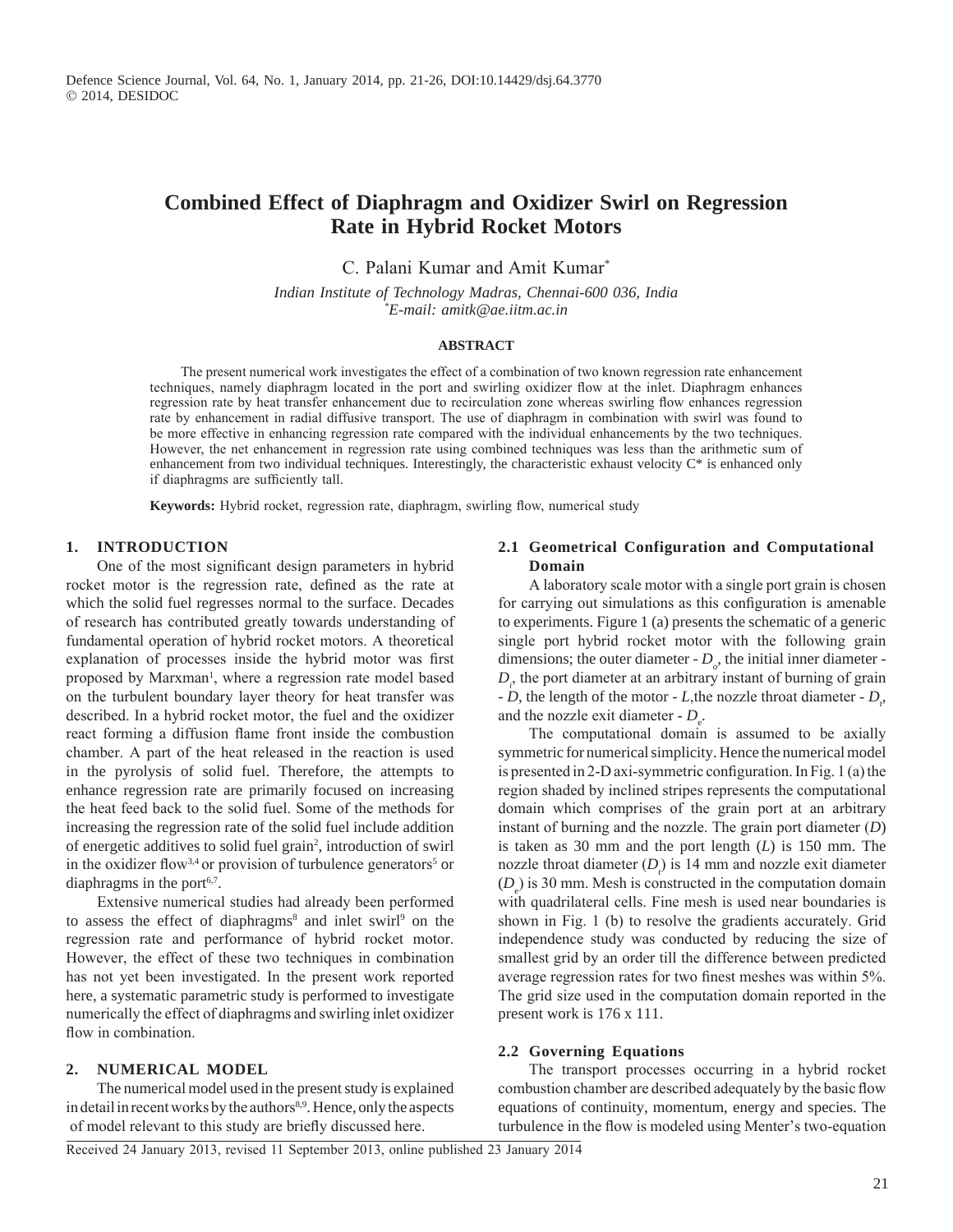

**Figure 1 (a) Schematic diagram of a hybrid rocket motor with boundary types used in computation and (b) Grid used in the computation (with a diaphragm)**

SST  $k$ - $\omega$  model<sup>10</sup>. The governing equations in 2-D cylindrical co-ordinates are described<sup>8,9</sup>.

### **2.3 Gas Phase and Solid Phase Chemistry Models**

A global one step chemistry is used to model the oxidation of butadiene (monomer of HTPB) to final products  $CO<sub>2</sub>$  and H<sub>2</sub>O. The gas phase kinetics is adopted from work of Cheng11, *et al.* Although detailed chemistry is desired for accurate predictions, such a reaction mechanism and related kinetics are not yet available in the literature. Nevertheless, the thermodynamic effect of product disassociation is incorporated by tuning the heat of combustion to match the temperature with one obtained accounting for product dissociation at thermodynamic equilibrium<sup>12</sup>. The solid fuel (HTPB) pyrolysis is modeled<sup>13</sup> by a zero<sup>th</sup> order Arrhenius equation.

#### **2.4 Boundary Conditions**

The boundary types are illustrated in Fig. 1 (a). The boundary condition at gas-fuel interface is implemented by applying mass and energy balance. The energy balance at the interface is given below<sup>8,9</sup>.

$$
\lambda_{\text{eff}} \left( \frac{\partial T}{\partial y} \right)_s - \lambda_s \left( \frac{\partial T}{\partial y} \right)_s + \rho_s r_b (H_p) = 0 \tag{1}
$$

The terms on the left hand side represent the heat convected from reaction zone and conducted to the fuel surface  $(q_{\text{convection}})$ , heat conduction into the solid fuel  $(q_{\text{conduction-loss}})$  and the heat of solid fuel pyrolysis  $(q_{pyrolysis})$ .

The oxidizer mass flux at the inlet is set to 132 kg/(m<sup>2</sup>.s) for both swirling and non-swirling flow simulations. The inlet swirl is quantified by a non-dimensional parameter called swirl number,  $S_{w}$ .  $S_{w}$  is defined<sup>14</sup> as the ratio of the axial flux of angular momentum to the axial flux of axial momentum, nondimensionalised by inlet radius.

$$
S_w = \frac{\int \rho v_x v_z r^2 dr}{R_0 \int \rho v_x^2 r dr}
$$
 (2)

The profiles for axial and swirl velocities<sup>14</sup> are also prescribed at the oxidizer inlet. The nozzle wall is defined as an adiabatic wall and ambient pressure is specified at the outlet.

#### **2.5 Numerical Method of Solution**

The governing equations and the models for solid and gas phases along with the boundary conditions discussed above are solved numerically using a pressure based, double precision, unsteady solver<sup>15</sup>. Unsteady solver is used to predict any transient phenomena like vortex shedding that might occur in the combustion chamber. Second order upwind scheme is used for spatial discretisation of the convective terms whereas second order central scheme is used for all other terms in the transport equations. The second order implicit formulation is used for temporal discretisation.

The discretised governing equations are iterated with the time step of 0.0002 s and with 50 iterations for every time step. The converged solution is typically attained in about 1000 time steps. The model was validated<sup>8</sup> for the prediction of regression rate against the experimental results<sup>16</sup>. The ability of the numerical model to predict swirl flow in a pipe was also demonstrated<sup>9</sup> against experimental results<sup>17</sup>.

#### **3. Results and Discussions**

The following methodology is adopted in the present work to investigate the effect of diaphragm and swirling oxidizer inlet flow in combination.

First, the base motor (one without any enhancement technique) is discussed. This is followed by a brief discussion on a motor with any one regression rate enhancement technique (diaphragm or swirl). With the basic understanding obtained from the above studies simulations with a combination of diaphragm and swirl were carried out in two sets. In the first set, a representative inlet swirl was chosen (inlet  $S_w = 1$ ) and the diaphragm height is varied from 1 mm to 7 mm. In the second set of simulations a representative diaphragm (7 mm tall) was chosen and the inlet  $S_{\mu}$  is varied from 0 to 2.5. The results obtained are discussed below.

#### **3.1 Base Case Motor**

Figure 2 presents the components of heat flux at the interface Eqn. (1), local regression rate and fuel surface temperature along the axial length of the fuel grain. It can be noticed that the heat flux component  $q_{\text{convection}}$  is the only source of heat feedback to the fuel surface. Thus the regression rate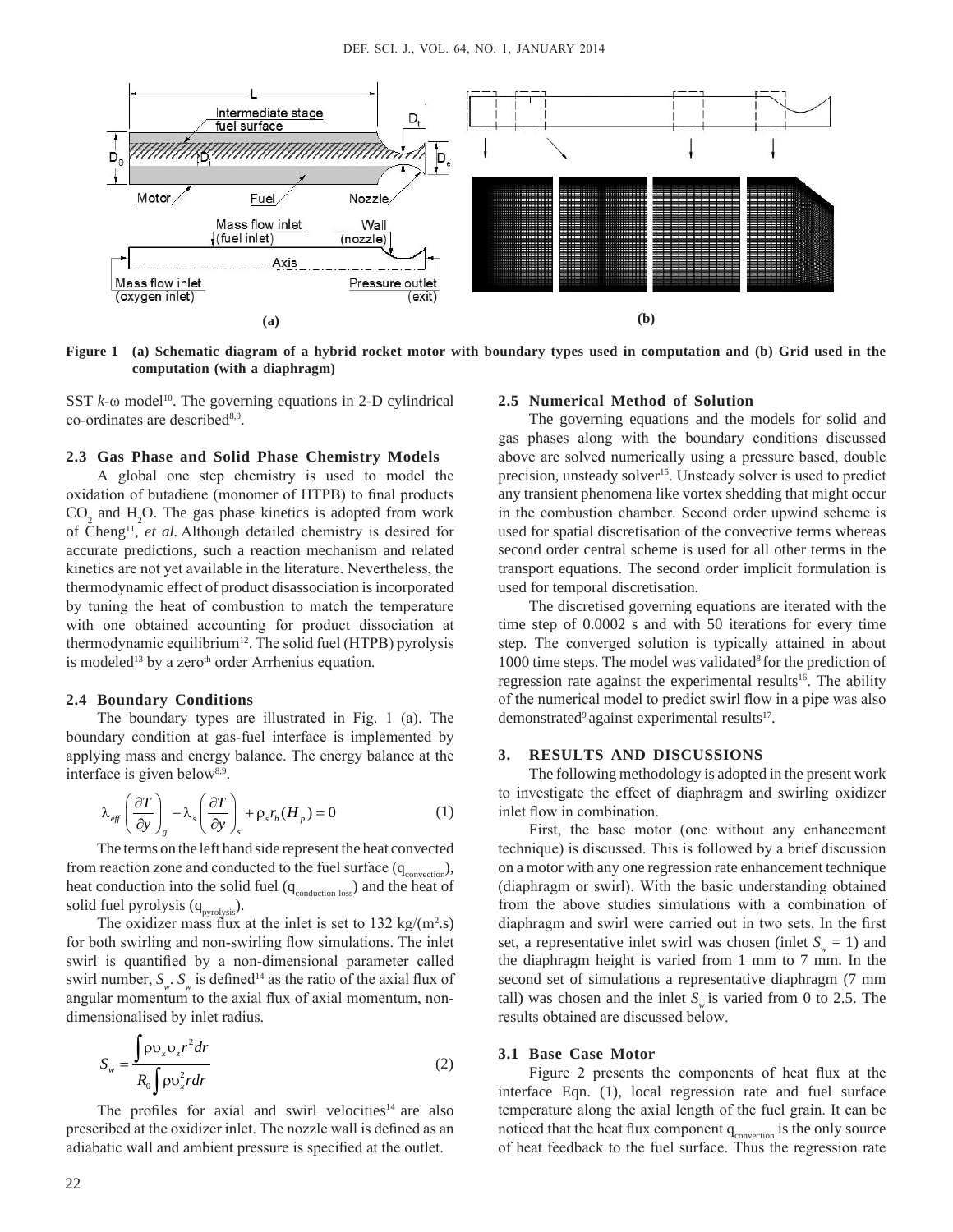

**Figure 2. Components of heat flux, local regression rate and surface temperature of solid fuel, along the axial length of the hybrid rocket motor for base case.**

and the surface temperature follow the trend of  $q_{\text{convection}}$ .

The heat flux components and the local regression rate decrease along the axial length of the grain up to a certain distance (here, about 30 mm) and then increase. This is caused by two competing phenomena occurring in the combustion chamber. Near the head end  $(< 5$  mm) the flame is very close to the fuel surface and the regression rate is high. Downstream, the flame is pushed away from the fuel surface due to fresh fuel addition. Hence, the heat transfer and thereby the regression rate decreases. However, due to progressive addition of fuel vapour, the local mass flux increases along the axial length. This increases heat transfer and consequently the regression rate. The effect of flame being pushed away is dominant near the head end  $(X < 30$  mm) and the effect of increasing mass flux is dominant downstream  $(X > 30$  mm).

# **3.2 Effect of Individual Regression Rate Enhancement Techniques**

The effect of diaphragms on regression rate is explored<sup>8</sup>. To describe the effects of diaphragm here we only discuss a single diaphragm of height 4 mm located at 0.25 L (37.5 mm) from the head end of the base motor.

Figure 3 shows the convective heat flux and local regression rate for representative cases to demonstrate the effect of a single diaphragm or inlet swirling oxidizer flow. For the case with diaphragm it can be noted that the heat feedback reduces and thus regression rate decreases considerably upstream of the diaphragm. This is because the diaphragm diverts the flow (and the flame) away from the fuel surface there by reducing the heat transfer upstream of diaphragm. Downstream of the diaphragm, the regression rate recovers and increases sharply over a short distance. This is because of a recirculation zone formed downstream of the diaphragm that entrains the hot gases from the reaction zone towards the fuel surface. Therefore, the local regression rate is enhanced attaining a peak value at the tip of the recirculation zone (here, about 60



**Figure 3. Effect of a single diaphragm located at x = 37.5 mm or swirling oxidizer flow at inlet on convective heat flux along the axial length of the hybrid rocket motor**

mm). Further downstream of the recirculation zone, the hot products are progressively cooled by addition of fuel vapour and consequently the regression rate decreases.

For the case with swirl (inlet  $S_n = 1$ ) it can be noted that the local regression rate follows the decreasing-increasing trend similar to the base case. However, the local minimum in the regression rate attained is higher and much closer to the head end. The presence of swirl velocity in the flow results in higher velocity magnitude in the combustion chamber. This enhances the radial heat and momentum transport in the combustion chamber. Thus the heat flux components at the interface are enhanced thereby enhancing the regression rate.

# **3.3 Effect of Regression Rate Enhancement Techniques in Combination**

Now we look at the combined effect of the two enhancement techniques to the base motor. Figure 4 illustrates the effect of diaphragm height on the local regression rate for simulations in the presence and absence of inlet swirl. One may note that in both the cases (i.e. with or without swirl in the flow), the local regression rate increases significantly downstream of the diaphragm, attains a local peak value and then decreases. However, in the presence of swirling flow the peak in the local regression rate increases and location at which the peak value occurs shifts closer to the diaphragm. The diaphragm in the port diverts the flow towards the core. However, the enhanced radial transport associated with swirling flow expands the flow steeply downstream of the diaphragm resulting in a smaller recirculation zone (inferred from peak regression rate location which is also the tip of the recirculation zone). One can also note that the regression rate attained with both the techniques in combination is higher than the regression rate attained with individual enhancement techniques indicating that both diaphragm and swirl complement each other in regression rate enhancement. However, it is also to be noted that cumulative enhancement  $(2.00 \text{ mm/s} - 0.68 \text{ mm/s} = 1.32 \text{ mm/s})$  over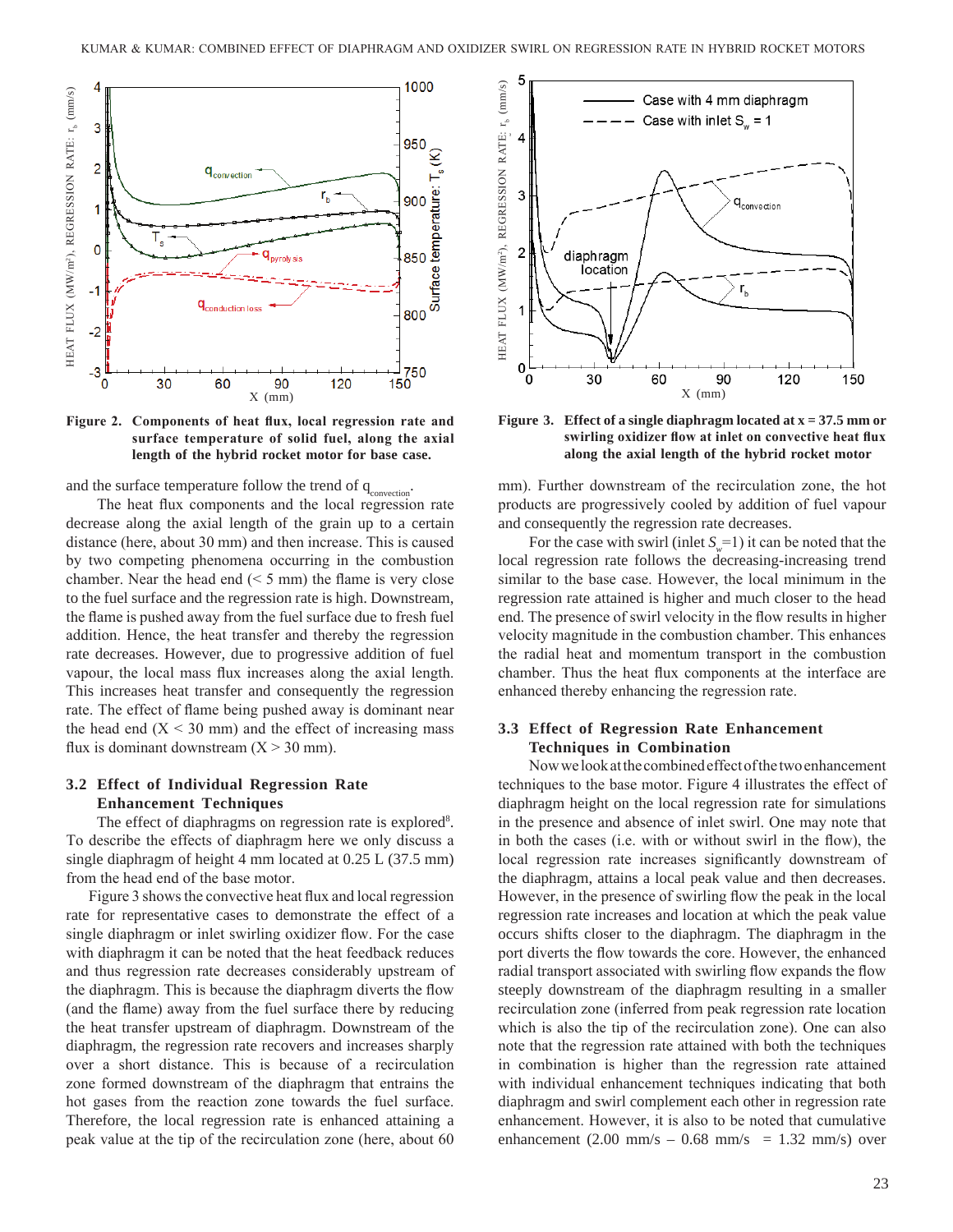

**Figure 4. Effect of diaphragm height on the local regression rate along the axial length of the fuel grain for simulations in the presence (a) and absence (b) of swirling oxidizer flow at the inlet.**

the base motor value (0.68 mm/s) is less than the sum of the enhancements with the individual techniques (0.82 mm/s enhancement for swirl and 0.79 mm/s enhancement for diaphragm). This is because while the diaphragm enhances regression rate by forming recirculation zone behind the diaphragm, the flame downstream of diaphragm is pushed farther from the fuel surface. Similarly the swirl in the flow increases velocity magnitude and radial transport, however, the centrifugal force causes the low density flame to move towards the axis away from fuel surface. Thus the negative effects of the two techniques also complement each other.

Figure 5 presents variation of average regression rate, overall O/F ratio and characteristic exhaust velocity C\* for the case with a single diaphragm. The solid lines show the variation of parameters in the presence of swirling flow and the dashed lines show those in the absence of swirling flow in the combustion chamber. The average regression rate and C\* for any diaphragm height is higher in the presence of swirling flow compared to that in the absence of swirling flow. The average regression rate increases with diaphragm height in the presence or absence of swirling inlet oxidizer flow. However, for the case with swirling flow, the enhancement in average regression rate is not significant for shorter diaphragms (here, < 4 mm). In both cases C\* is seen to show a decreasing-increasing trend with increase in diaphragm height. The diaphragm increases mixing of reactants in the recirculation zone at the same time it also holds the flame farther from the fuel surface. This leads to progressive addition of un-reacted fuel vapor between reaction zone and fuel surface. While the former effect (mixing) increases C\* the later effect (unreacted fuel vapor) decreases C\*. For short diaphragms addition of un-reacted fuel vapor is dominant causing a reduction in  $C^*$ , whereas for tall diaphragms ( $\geq 4$ ) mm), mixing in the recirculation zone becomes dominant due to larger recirculation zones resulting in enhanced C\*. It is to be noted that the motor considered in the present study contains



**Figure 5. Effect of diaphragm height on performance parameters**  of the motor with inlet  $S_v = 1$  (solid lines) and inlet  $S_v = 0$  (dashed lines).

a short grain with L/D ratio of 5. One can note that the O/F values are far from the stoichiometric value of 3.25 indicating fuel lean operation. Thus all the oxidizer is not consumed at the end of combustion chamber. With the increasing regression rate in the presence of taller diaphragms the O/F ratio is seen to decrease.

The swirl number was kept constant in the simulations discussed in Fig. 5. Next we look at effect of inlet *S*<sub>*m*</sub> on the regression rate, overall O/F ratio and C\* in the presence or absence of a diaphragm of fixed height (here, 7 mm) as shown in Fig. 6. Both in the presence and absence of a diaphragm, the average regression rate is seen to increase monotonically with increase in inlet  $S_{\mu}$ . This is because, larger inlet  $S_{\mu}$  results in larger velocity magnitude and thus increased radial transport. This increases the heat flux at the interface and as a consequence the regression rate increases. With increased regression rate for the same inlet oxidizer flow, the O/F ratio decreases. Increase in swirl also enhances C\* owing to increased radial mixing<sup>9</sup>.



**Figure 6.** Effect of inlet  $S_{\omega}$  on performance parameters of the **motor in the presence (solid lines) and the absence (dashed lines) of a 7 mm diaphragm located at 0.25 L from the head end.**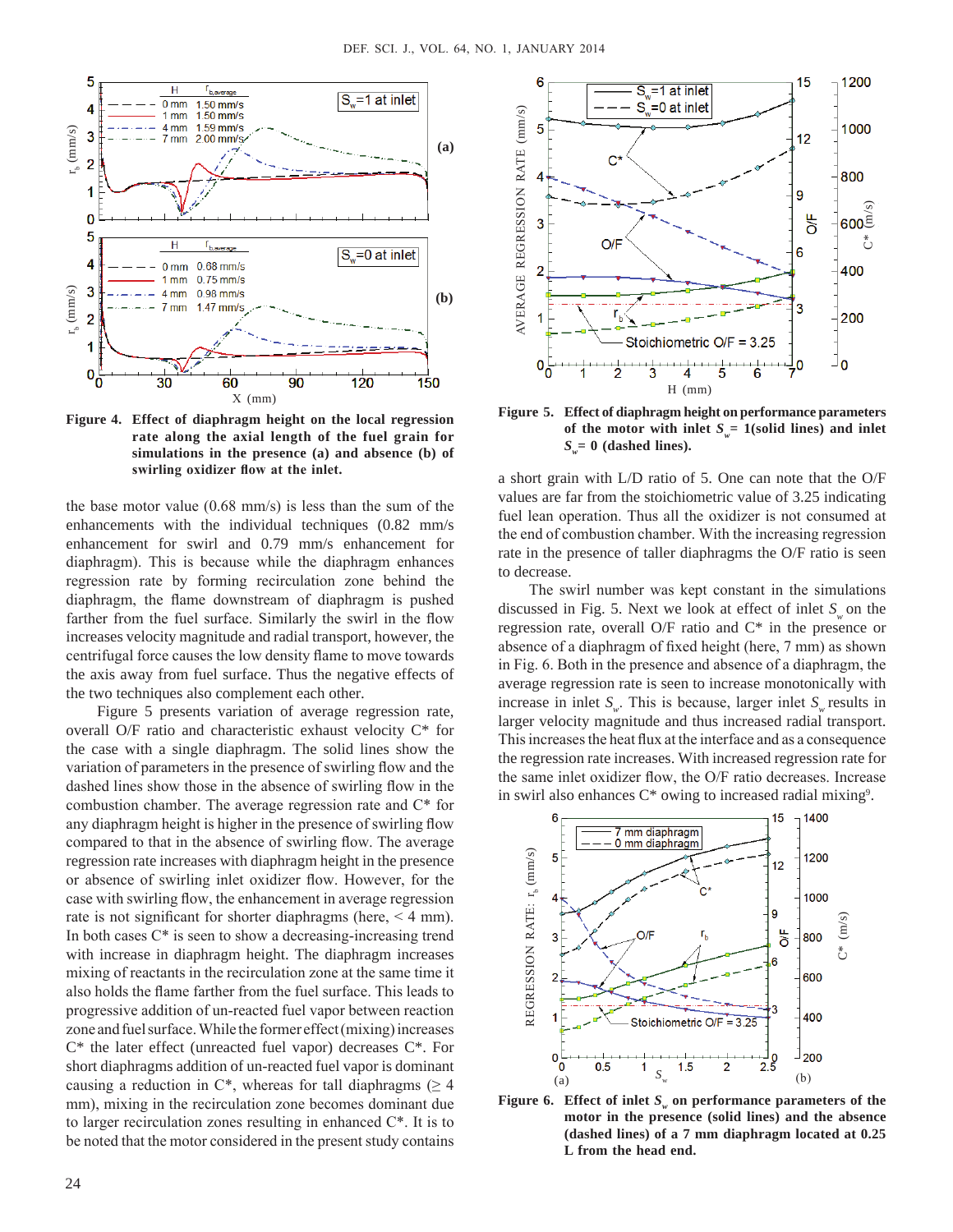The average regression rate is higher in the presence of diaphragm than that in the absence of diaphragm at any inlet *S<sub>w</sub>*. Consequently the O/F ratio is always lower in the presence of diaphragm compared to no diaphragm case. One can note that the stoichiometric O/F is achievable here with this short motor for  $S_v > 2$ . Strong recirculation zone behind the diaphragm promotes mixing gases in the recirculation zone thereby result in higher  $C^*$  compared to no diaphragm cases at all inlet  $S_{\omega}$ .

# **4. Conclusions**

A numerical study was carried out on single port laboratory scale hybrid rocket motor to understand the combined effect of diaphragm and swirl in flow in enhancing regression rate and the performance of the rocket motor. A systematic study was first carried out to assess the effect of a single diaphragm of various heights in the presence and absence of swirling oxidizer flow at the inlet. Further study was carried out to assess the effect of inlet swirl strength (characterized by swirl number, *S<sub>w</sub>*) in the presence and absence of a diaphragm. Based on the above discussions, the following conclusions may be drawn.

The local regression rate along the fuel grain length in a hybrid rocket motor is seen to follow the heat transferred from the gas phase to the fuel surface. Presence of diaphragm in the port causes a recirculation zone downstream of diaphragm. This recirculation zone transports hot gases from the flame closer to the fuel surface and enhances heat feedback to the fuel. Mixing in the recirculation zone also promotes  $C^*$ . Swirling oxidizer flow at the inlet contributes an additional swirl component to the velocity thereby increasing velocity magnitude in the combustion chamber. Thus the radial gradients are higher and the radial diffusive transport and mixing of gases are enhanced.

The positive effect of both diaphragm and swirl (enhanced heat transfer at the fuel surface) complement each other. Therefore, the combination of the two techniques is seen to enhance the regression rate better compared to the individual contribution of the techniques. For a given inlet  $S_{\mu}$ , the average regression rate is enhanced with increase in diaphragm height. The enhanced mixing in the recirculation zone promotes C\* enhancement and is dominant for taller diaphragms. The flame that is held farther from fuel surface by diaphragm demotes C\* enhancement and is dominant for shorter diaphragms. Hence C\* has a decreasing-increasing trend with increase in diaphragm height. On the other hand for a given diaphragm height, the average regression rate as well as the C\* are enhanced with increase in inlet *S<sub>w</sub>*. The negative effect of both diaphragm and swirl (flame held farther from the fuel surface) also complement each other. Therefore, the combined enhancement of regression rate by diaphragm and swirl in combination is lesser than the arithmetic sum of the regression rate enhancement contributed by diaphragm and swirl individually.

## **References**

- 1. Marxman, G. A. Combustion in turbulent boundary layer on a vaporizing surface. *In* the 10<sup>th</sup> International Symposium on Combustion, Combustion Inst., Pittsburgh, PA, 1965, pp.1337-1349.
- 2. George, P. & Krishnan, S. Fuel regression rate in hydroxyl-

terminated polybutadiene/gaseous oxygen hybrid rocket motors. *J. Prop. Power*, 2001, **17**(1), 35-42.

- 3. Knuth, W.H.; Chiaverini, M.J.; Sauer, A. & Gramer, D.J. Solid-fuel regression rate behavior of vortex hybrid rocket engines. *J. Prop. Power*, 2002, **18**(3), 600-609.
- 4. Lee, C.; Na, Y. & Lee, G. The enhancement of regression rate of hybrid rocket fuel by helical grain configuration and swirl flow. *In* the Proceedings of 41<sup>st</sup> AIAA/ASME/ SAE/ASEE Joint Propulsion Conference & Exhibit, Tucson, AZ, 2005. AIAA Paper 2005-3906.
- 5. Altman, D. & Holzman, A. Overview and history of hybrid rocket propulsion. Fundamentals of Hybrid Rocket Combustion and Propulsion, Edited by, Chiaverini M.J. & Kuo, K.K.**218**, *In* the Progress in Aeronautics and Astronautics, AIAA, Reston, Virginia, 2007, pp. 1-36.
- 6. Matthias Grosse. Effect of a diaphragm on performance and fuel regression of a laboratory scale hybrid rocket motor using nitrous oxide and paraffin. *In* the Proceedings of 45<sup>th</sup> AIAA/ASME/SAE/ASEE Joint Propulsion Conference & Exhibit, Denver, CO, 2009. AIAA Paper 2009-5113.
- 7. Bellomo, N; Lazzarin, M.; Barato, F. & Grosse, M. Numerical investigation of the effect of diaphragm on the performance of a hybrid rocket motor. *In* the Proceedings of 46<sup>th</sup> AIAA/ASME/SAE/ASEE Joint Propulsion Conference & Exhibit, Nashville, TN, 2010. AIAA Paper 2010-7033.
- 8. Kumar, C.P. & Kumar. A. Numerical investigation on the effect of diaphragms on regression rate in hybrid rocket motors. *J. Propulsion Power*, 2012, **29**(3), 559-572.
- 9. Kumar. C.P. & Kumar, A. Effect of swirl on the regression rate in hybrid rocket motors. *Aerospace Sci. Techno.*, 2013, **29**(1), 92-99.
- 10. Menter, F.R. Two equation Eddy-viscosity turbulence models for engineering applications. *AIAA Journal*, 1994, **32**(8), 1598-1605.
- 11. Cheng, G.C.; Farmer, R.C.; Jones H.S. & McFarlane, J.S. Numerical simulation of internal ballistics of a hybrid rocket motor. *In* Proceedings of 32nd Aerospace Sciences Meeting and Exhibit, AIAA Paper 1994-0554, Reno, NV, 1994.
- 12. Gordon, S. & McBride, B.J. Computer program for calculation of complex chemical equilibrium compositions and applications. NASA Reference Publication 1311, 1996.
- 13. Ramakrishna, P.A.; Paul P.J. & Mukunda, H.S. Sandwich propellant combustion: Modeling and experimental comparison. *In* the Proceedings of the Combustion Institute, 29, The Combustion Institute, 2002, **29**(2), 2963-2973.
- 14. Jiang, X; Siamas, G.A. & Wrobel, L.C. Analytical equilibrium swirling inflow conditions for computational fluid dynamics. Technical notes, *AIAA Journal*, 2008, **46**(4), 1015-1019.
- 15. ANSYS-Fluent Software. Version No. 6.3.26, 2006.
- 16. Kuo, K.K; Lu, Y-C; Chiaverini, M.J; Johnson, D.K; Serin, N; Risha, G.A; Merkle, C.L. & Venkateshwaran, S. Fundamental phenomena on fuel decomposition and